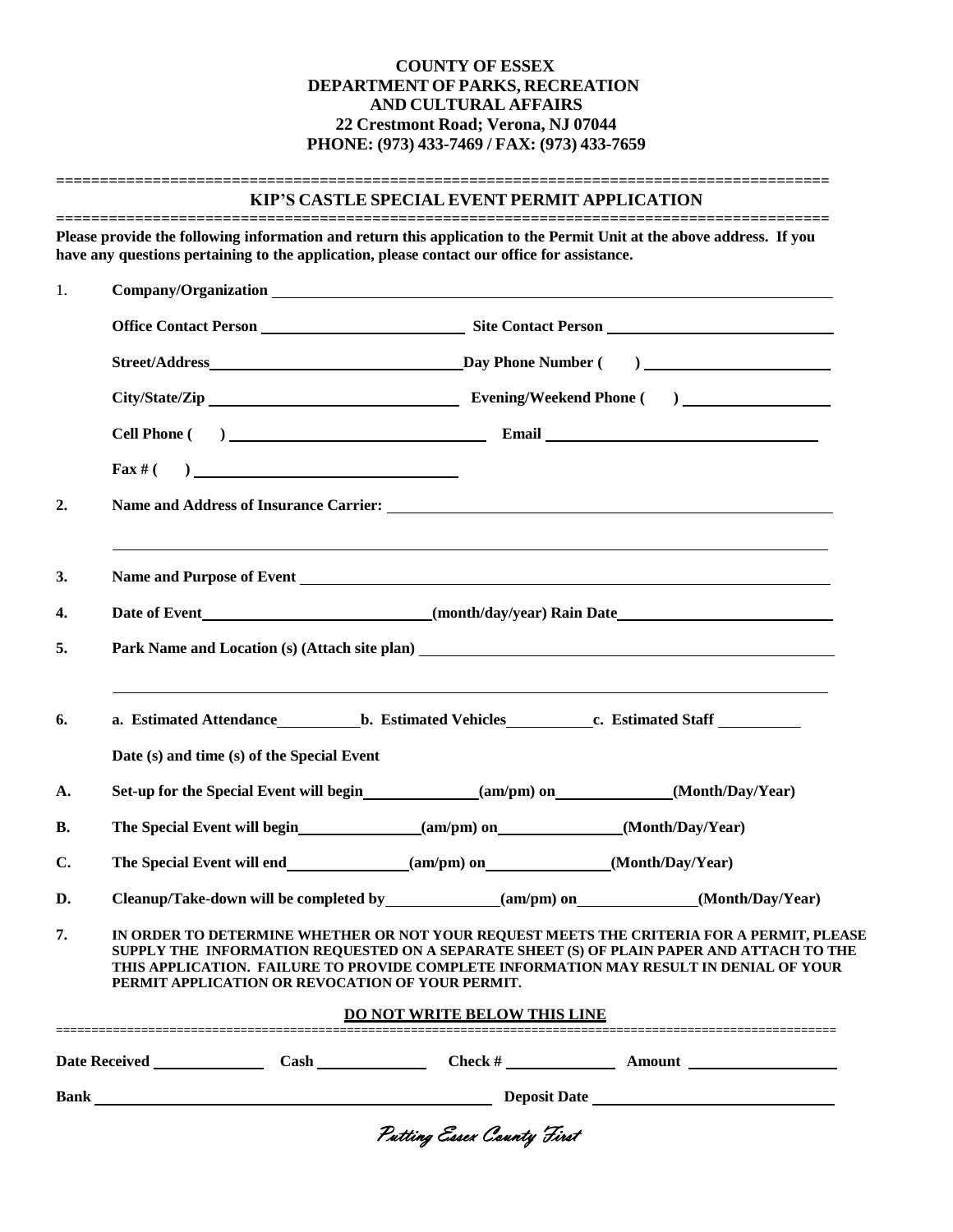#### **Page 2 (Kip's Castle Special Event Application)**

- A. Provide plans for the special event: Please describe all activities, principal speakers, time schedule, and the proposed route of any walk-a-thon or parade planned.
- B. List all props, platforms, stages, sound equipment, electrical wiring, decorations, catering equipment, tables, chairs, and/or other items to be used.
- C. List all contractors, supplies, groups, or individuals providing support services, such as caterers, musical groups, sound technicians, electricians, first aid, security, traffic control, sanitation, etc. (including name, address, phone number and service provided).
- D. If your special event will involve the setting up of booths, tables, etc., please provide a diagram showing the location of each. Provide a list of the names of each individual or group assigned to each booth or area, and the activity, service, or function that will be provided at each booth or area. If items are to be given away or otherwise dispensed (i.e. printed material, leaflets, bumper stickers, tee shirts, buttons, etc.), please provide a list of all service items for each booth area.
- 8. Please answer the following questions, (for each item below, please circle appropriate answer).

| a.             | Have you visited or are you familiar with the site you have requested?        | Yes        | N <sub>0</sub> |
|----------------|-------------------------------------------------------------------------------|------------|----------------|
| b.             | Do you plan to advertise or issue press releases regarding the special event? | <b>Yes</b> | No.            |
| $\mathbf{c}$ . | Are you requesting permission to serve food or beverages?                     | <b>Yes</b> | No.            |
| d.             | Are you requesting permission to serve alcoholic beverages?                   | Yes        | No.            |
| e.             | Are you requesting electricity?                                               | <b>Yes</b> | No.            |
| f.             | Are you requesting easy access to water?                                      | <b>Yes</b> | No.            |
| g.             | Will there be music at your event?                                            | <b>Yes</b> | No.            |
| h.             | Have you or your organization ever applied for or been issued a permit for a  |            |                |
|                | special event at any Essex County Park facility?                              | Yes        | No             |
|                | If so, please give the date and site of your last permit:                     |            |                |
| i.             | Is your organization/group a profit or non-profit organization?               | Profit     | Non-Profit     |
|                | (If non-profit attach a copy of articles of incorporation).                   |            |                |

E. Is there any reason to believe, or is there any information indicating that any group or organization will seek to disrupt your special event? YES NO . If the answer is yes, list each individual, group or organization and give all available information, such as name, address, phone number and the background for your concern.

All persons or organizations who are granted a permit must provide adequate supervision, crews for cleaning up and monitoring all aspects of safety, both for the participants and the general public. Failure to do so may result in denial of all future permits.

The applicant by his or her signature certifies that: All the information given is complete and correct, and that no false or misleading information, or false statements have been given. Giving false information or making false statements, in connection with this permit application may constitute a criminal violation. Violations will be the basis for denial or revocation of a permit and may result in criminal prosecution. The attached rules and regulations for permit approval and all rules and regulations governing the use of the Essex County Park System have been read, are understood, and will be fully complied with by applicant. That the individual and/or organization requesting a permit, agree that while using the facilities made available by the Essex County Park System that they will not discriminate on the basis of disability, race, color religion, sex, national origin, age or handicap.

**Applicant's Signature Title Date**

# **DO NOT WRITE BELOW THIS LINE**

|                         | Date | Approved | <b>Disapproved</b> | <b>Comments/Restrictions</b> |
|-------------------------|------|----------|--------------------|------------------------------|
| <b>Director</b>         |      |          |                    |                              |
| <b>Cultural Affairs</b> |      |          |                    |                              |
| <b>Permit Unit</b>      |      |          |                    |                              |
| <b>County Police</b>    |      |          |                    |                              |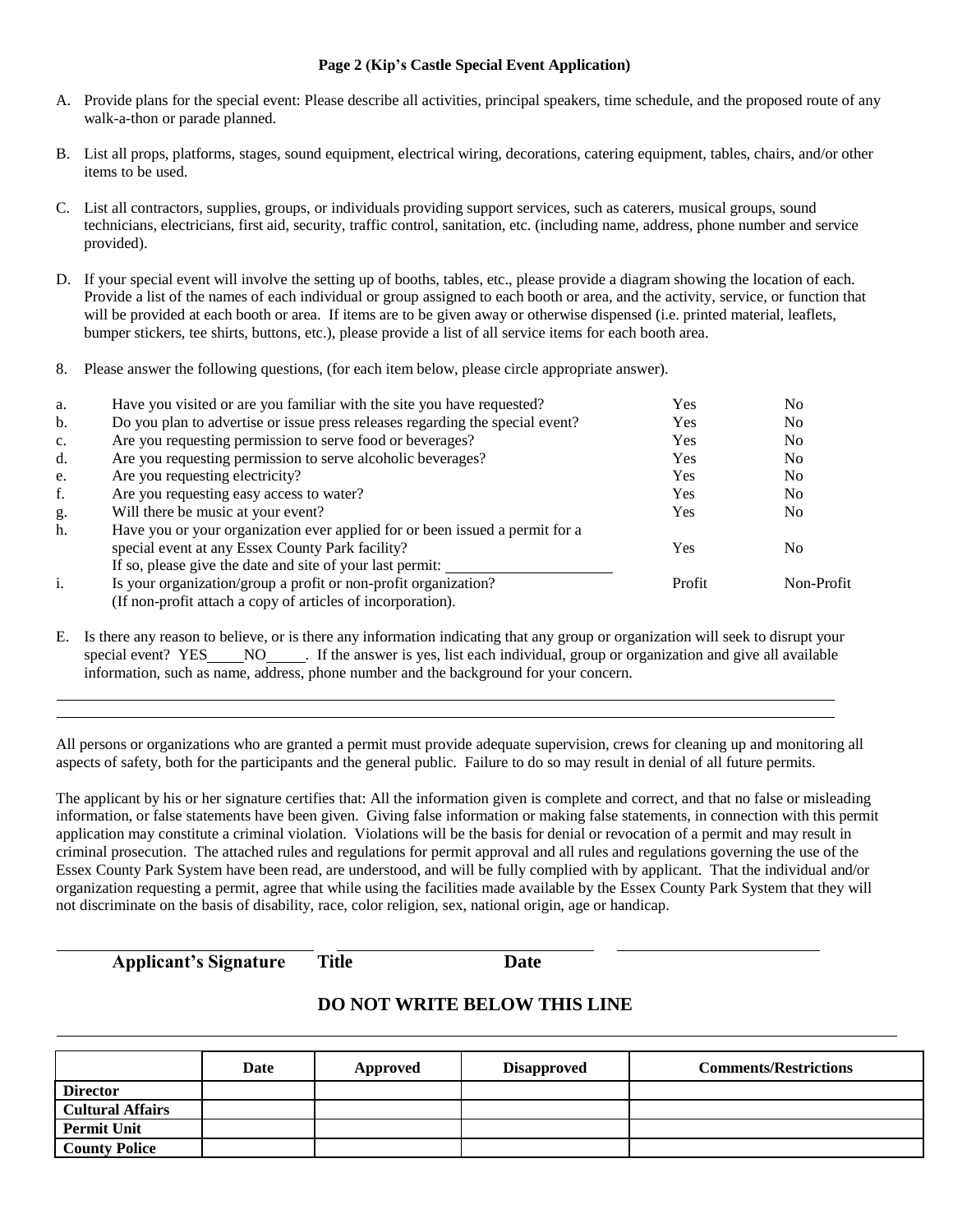**Page 3 (Kip's Castle Special Event Application)**

# **Essex County Kip's Castle Park FEE STRUCTURE**

Number of People: Applicant must indicate number of spectators. The rate will be based upon the total number of people involved. **As determined by the Fire Marshall, the maximum number of spectators allowed inside the Castle is 50.**

Use of Park Grounds:

# **Private/Corporate Special Event**:

8 hour grounds use: \$2,000 Time over 8 hours: \$250 per hour

**Non-Profit Special Event**: (proof of 501(c)(3) status is required) 8 hour grounds use: \$1,000

Time over 8 hours: \$250 per hour

Use of Facility: (First Floor Only)

**Private/Corporate Special Event**: \$200 per hour (4 hour min.)

**Non-Profit Special Event**: (proof of 501(c)(3) status is required)

\$100 per hour (4 hour min.)

# Weddings

# **Ceremony (only)**:

1 - 500 people: \$250.00 (2 hour max.) NOTE: The maximum number of spectators allowed inside the Castle is 50.

# **Wedding Photographs (only)**:

\$100.00 (2 hour max.)

Commercial Photography/Filming: 0-6 hours: \$1,000 6-12 hours: \$2,000

Maintenance/Cleanup Fee: \$40 per hour

Miscellaneous Fees: All other fees relating to permits such as police coverage, electricity, maintenance bonds, labor, equipment, etc. will be determined upon review of each individual request.